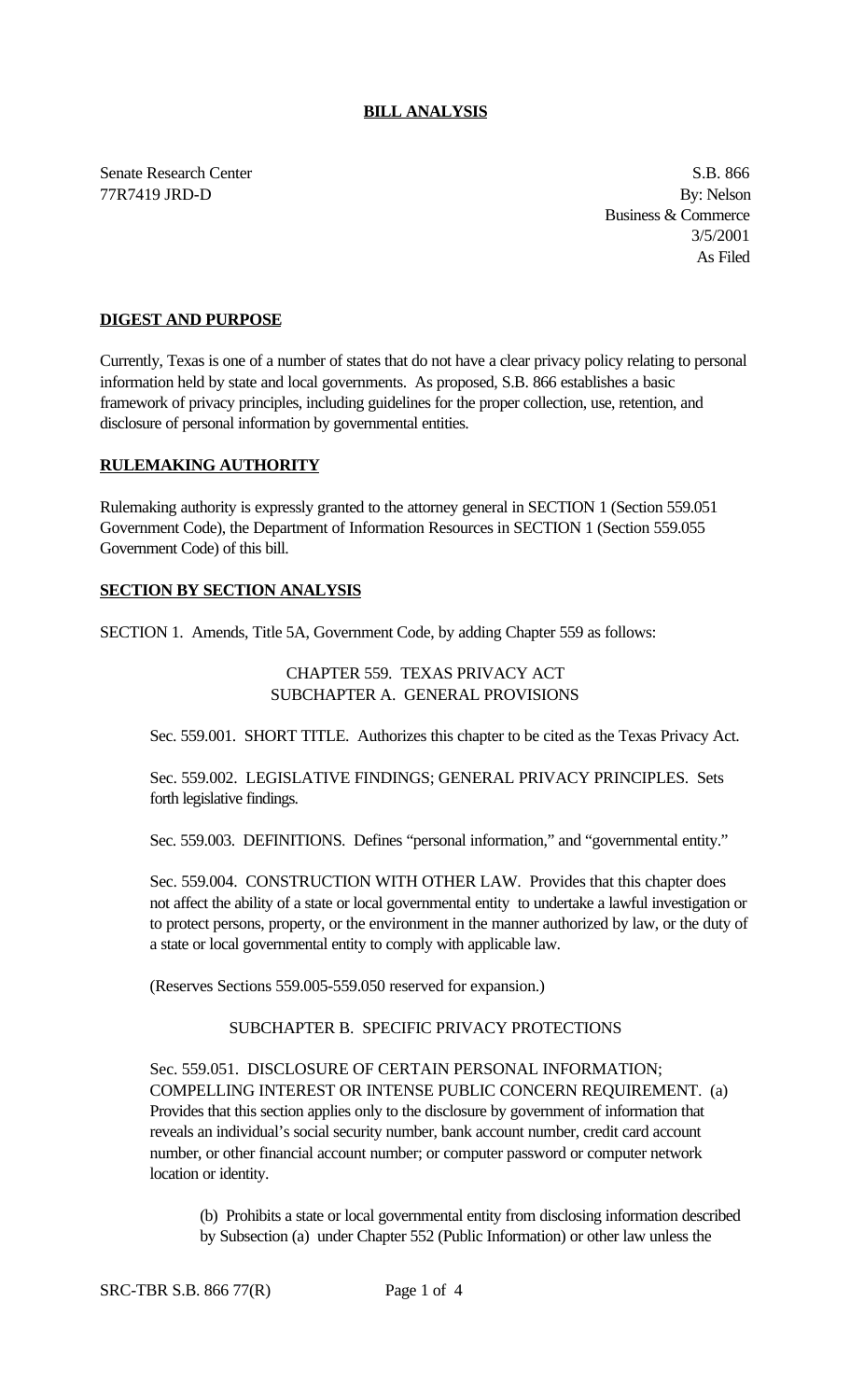attorney general authorizes the disclosure after determining certain factors.

(c) Authorizes the attorney general to adopt rules to implement this section, including rules that describe appropriate and clearly defined circumstances under which a category of information described by Subsection (a) is presumed to satisfy a requirement of Subsection (b) and therefore may be disclosed without the necessity of obtaining specific authorization for the disclosure from the attorney general. Provides that a rule of the attorney general that describes circumstances under which information presumptively may be disclosed may limit disclosure to specific state, local, or federal authorities or may allow the information to be generally disclosed under Chapter 552, as appropriate.

(d) Requires the attorney general to develop procedures under which the office of the attorney general will expedite a decision whether to authorize disclosure of information described by Subsection (a) when expedited consideration is warranted under the circumstances.

(e) Provides that a decision of the attorney general under this section may be challenged in court in the same manner that a decision of the attorney general may be challenged under Subchapter G, Chapter 552.

(f) Provides that if information described by Subsection (a) is requested under Chapter 552, Section 552.325 applies in relation to the individual who is the subject of the information in the same manner as if the individual were a requestor of the information, except that the attorney general shall notify the individual under Section 552.325(c) if the attorney general proposes to agree to the release of all or part of the information.

Sec. 559.052. COLLECTION OF PERSONAL INFORMATION. Requires a state or local governmental entity to establish procedures to ensure that the governmental entity collects personal information only to the extent reasonably necessary to meet certain factors.

Sec. 559.053. RECORDS RETENTION SCHEDULES. (a) Requires a state or local governmental entity, in adopting or amending its records retention schedule, to schedule the retention of personal information only for the period necessary to accomplish the purpose for which the information was collected or, if applicable, for the minimum period specifically prescribed by statute.

(b) Provides that Subsection (a) does not apply to the retention of personal information that has demonstrable historical or archival value.

Sec. 559.054. GENERAL PRIVACY POLICIES. (a) Requires a state or local governmental entity to develop a privacy policy that completely describes in plainly written language certain factors.

(b) Requires the state or local governmental entity to promptly amend the privacy policy whenever information in the policy becomes incorrect or incomplete.

(c) Requires the state or local governmental entity to prominently post its current privacy policy by certain methods.

Sec. 559.055. GOVERNMENT INTERNET SITES: PRIVACY POLICY. (a) Requires the Department of Information Resources (department) to adopt rules prescribing minimum privacy standards with which an Internet site or portal maintained by or for a state or local governmental entity must comply. Requires the rules to be designed to limit the collection of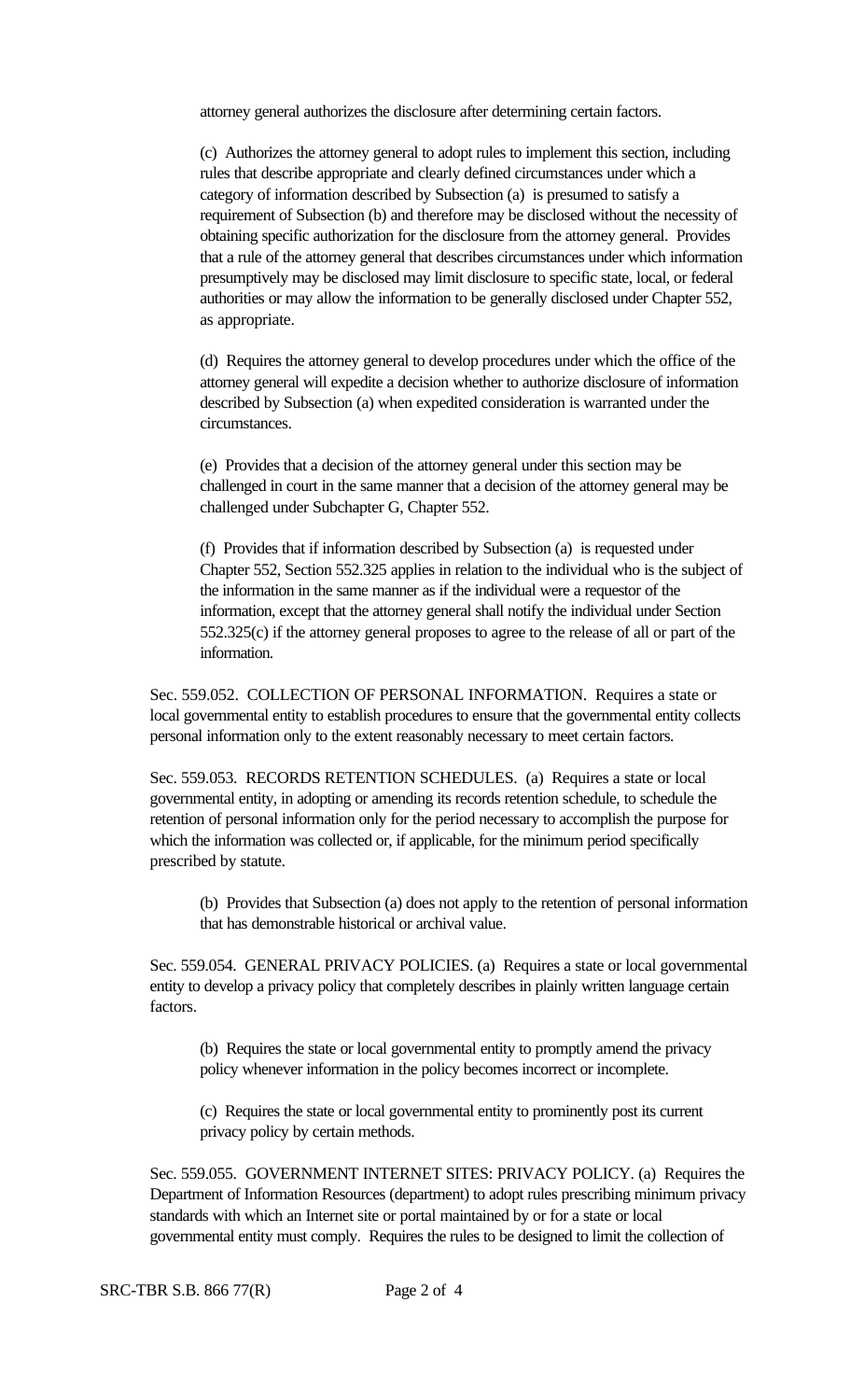personal information about users of the government Internet site or portal to certain information.

(b) Requires the department, in adopting its rules under this section, to consider policies adopted by other states and the federal government in this regard.

(c) Requires a state or local governmental entity that maintains an Internet site or portal or for which an Internet site or portal is maintained to adopt a privacy policy regarding information collected through the site or portal and provide a prominent link to the policy for users of the site or portal. Requires the policy to be consistent with the rules adopted by the department under this section and be included as a prominent separate element of the general privacy policy that the entity is required to develop and to which it must provide an Internet link under Section 559.054.

Sec. 559.056. STATE AUDITOR. (a) Requires the state auditor to establish auditing guidelines to ensure that state and local governmental entities that the state auditor has authority to audit under other law take certain actions.

(b) Requires the state auditor, during an appropriate type of audit, to audit a state or local governmental entity for compliance with the guidelines established under Subsection (a).

(Reserves Section 559.057 - 559.100 for expansion.)

## SUBCHAPTER C. GUIDELINES AND STUDIES

Sec. 559.101. ATTORNEY GENERAL GUIDELINES FOR REVIEWING PRIVACY ISSUES. (a) Requires the attorney general to establish guidelines for state and local governmental entities to follow when considering privacy issues that arise in connection with requests for public information. Requires the guidelines to address procedural safeguards, legal issues, and other issues that in the opinion of the attorney general would help state and local governmental entities comply with applicable law and recommended information practices when handling personal information.

(b) Provides that the guidelines do not create exceptions from required disclosure under Chapter 552.

Sec. 559.102. OPEN RECORDS STEERING COMMITTEE; RECORDS MANAGEMENT INTERAGENCY COORDINATING COUNCIL. (a) Requires the open records steering committee established under Section 552.009 to periodically study and determine the implications for the personal privacy of individuals of putting information held by government on the Internet, and include its findings and recommendations in reports the committee makes under Section 552.009.

(b) Requires the records management interagency coordinating council established under Section 441.203 to provide guidance and policy direction to state and local governmental entities in appropriately incorporating developments in electronic management of information into their information management systems in ways that protect personal privacy and promote efficient public access to public information that is not excepted from required public disclosure.

(c) Requires the records management interagency coordinating council to study and assess efficient and effective ways in which individuals can request and challenge certain information.

(d) Requires a state or local governmental entity on request to assist the records